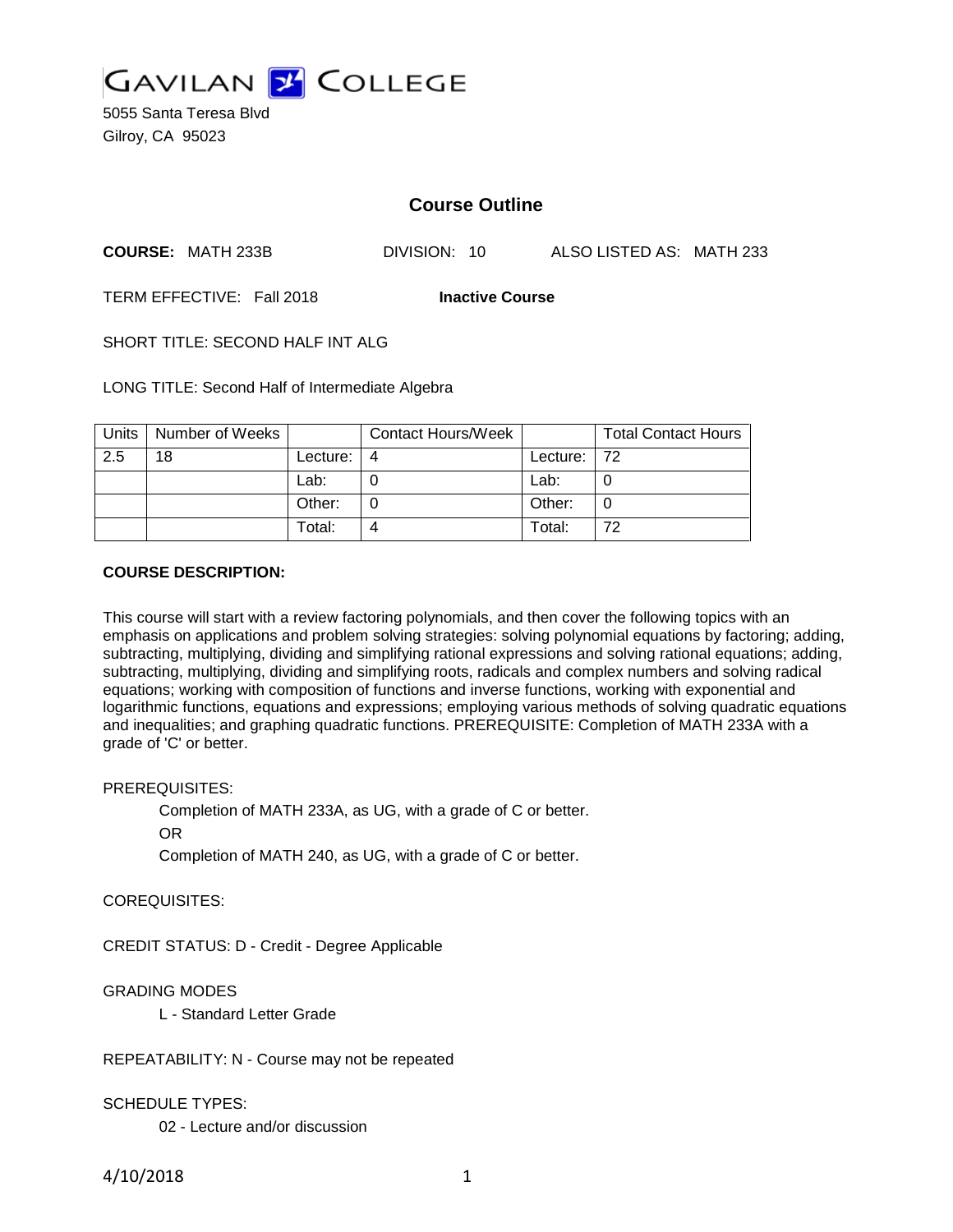# **STUDENT LEARNING OUTCOMES:**

1. Analyze a variety of problems involving contemporary applications of linear, quadratic, exponential, logarithmic, and rational functions, and determine and implement an appropriate method of solution for these problems.

Measure: Quizzes, exams, projects, and/or homework assignments

ILO: 2, 1

GE-LO: B3

2. Graph quadratic, logarithmic, and exponential functions, and identify and describe attributes of the graph such as x- and y-intercepts, domain, range, max and min.

Measure: Quizzes, exams, projects, and/or homework assignments

ILO: 2, 1  $GF-I O. B3$ 

3. Analyze the graph of a given function, identify the function as linear, quadratic, logarithmic, exponential or other, and utilize the graph in solving applied problems.

Measure: Quizzes, exams, projects, and/or homework assignments

ILO: 2, 1

 $GF-I O<sup>+</sup> B3$ 

4. Differentiate between an expression or equation; identify the equation or expression as linear, quadratic, rational, radical, exponential or logarithmic; and determine and implement an appropriate strategy to simplify if it is an expression or solve if it is an equation.

Measure: Quizzes, exams, projects, and/or homework assignments

ILO: 2, 1

GE-LO: B3

5. Set up and solve linear and non-linear inequalities both algebraically and graphically.

Measure: Quizzes, exams, projects, and/or homework assignments

ILO: 2, 1

GE-LO: Be

6. Demonstrate proficiency with a scientific calculator.

Measure: Quizzes, exams, projects, and/or homework assignments

ILO: 2, 1 GE-LO: B3

CONTENT, STUDENT PERFORMANCE OBJECTIVES, OUT-OF-CLASS ASSIGNMENTS Inactive Course: 03/26/2018

4 Hours

Content: Review of factoring, solving polynomial equations by factoring, problem solving strategies involving polynomial functions and equations. Homework will be assigned for this and all other topics throughout the semester.

Student Performance Objectives: Student will be able to factor a polynomial, solve by factoring and solve applications thereof.

4 Hours

4/10/2018 2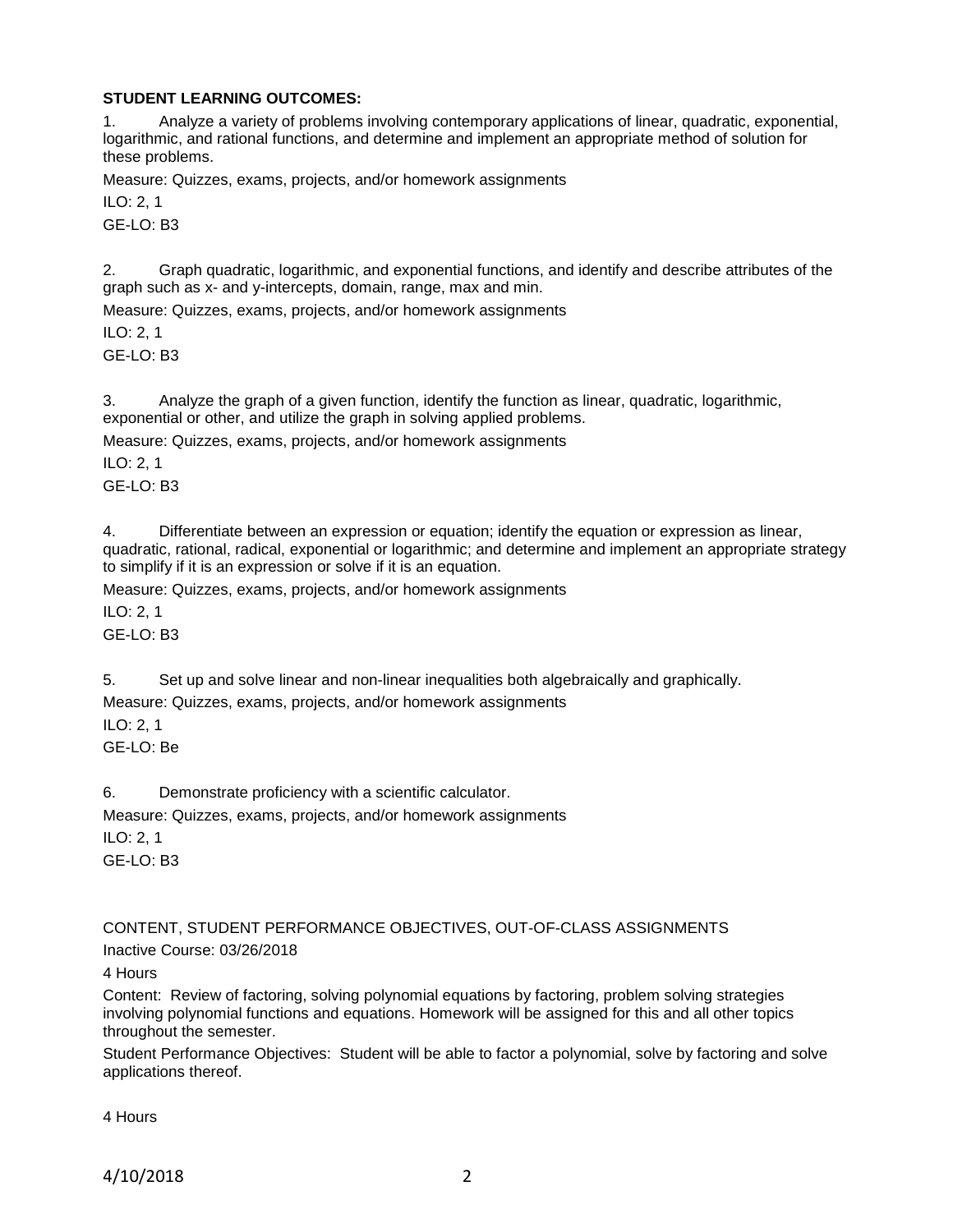Content: Introduction to rational expressions, simplifying rational expressions, and multiplying and dividing rationial expressions.

Student Performance Objectives: Student will be able to simplify, multiply and divide rational expressions.

## 4 Hours

Content: Adding and subtraction rational expressions, simplifying complex expressions. Student Performance Objectives: Student will be able to add and subtract rational esxpressions and simplify complex expressions.

## 4 Hours

Content: Solving rational equations, applications, variation problems.

Student Performance Objectives: Student will be able to solve rational equations, and set up and solve equations for various applications, including variation problems.

## 4 Hours

Content: Review of properties of exponents, introduction to roots, radicals, and rational exponents. Student Performance Objectives: Student will be able to use properties of exponents to simplify an exponential expression, express a radical with rational exponents and vice versa.

## 4 Hours

Content: Simplifying radical expressions by converting to exponential form, multiplying radicals. Student Performance Objectives: Student will be able to simplify radical expressions by converting to rational exponents and using properties of exponents to simplify.

## 4 Hours

Content: Dividing radical expressions, including rationalizing the denominator, adding and subtracting radical expressions.

Student Performance Objectives: Student will be able to rationalize the denominator of a radical expression and add/subtract radical expressions.

#### 4 Hours

Content: Solving radical equations and ading, subtracting, multiplying, and dividing complex numbers.

Student Performance Objectives: Student will be able to solve radical expressions and add, subtract, multiply and divide complex numbers.

#### 4 Hours

Content: Composite and inverse functions, graphing exponential and logarithmic functions. Student Performance Objectives: Student will to determine whether the inverse of a function exists, and if so, to find the inverse function and graph them both, including for exponential and logarithmic functions. Student will also understand concepts of domain and range and symmetry with respect to inverse functions.

# 4 Hours

Content: Properties of logs, solving logarithmic and exponential functions.

Student Performance Objectives: Student will be able to use properties of logarithms to simplify logarithmic expressions, and solve logarithmic and exponential functions.

# 4 Hours

Content: Applications of logarithmic and exponential functions.

Student Performance Objectives: Student will be able to solve application problems such as investment, population growth and decay problems involving logs and expontial equations.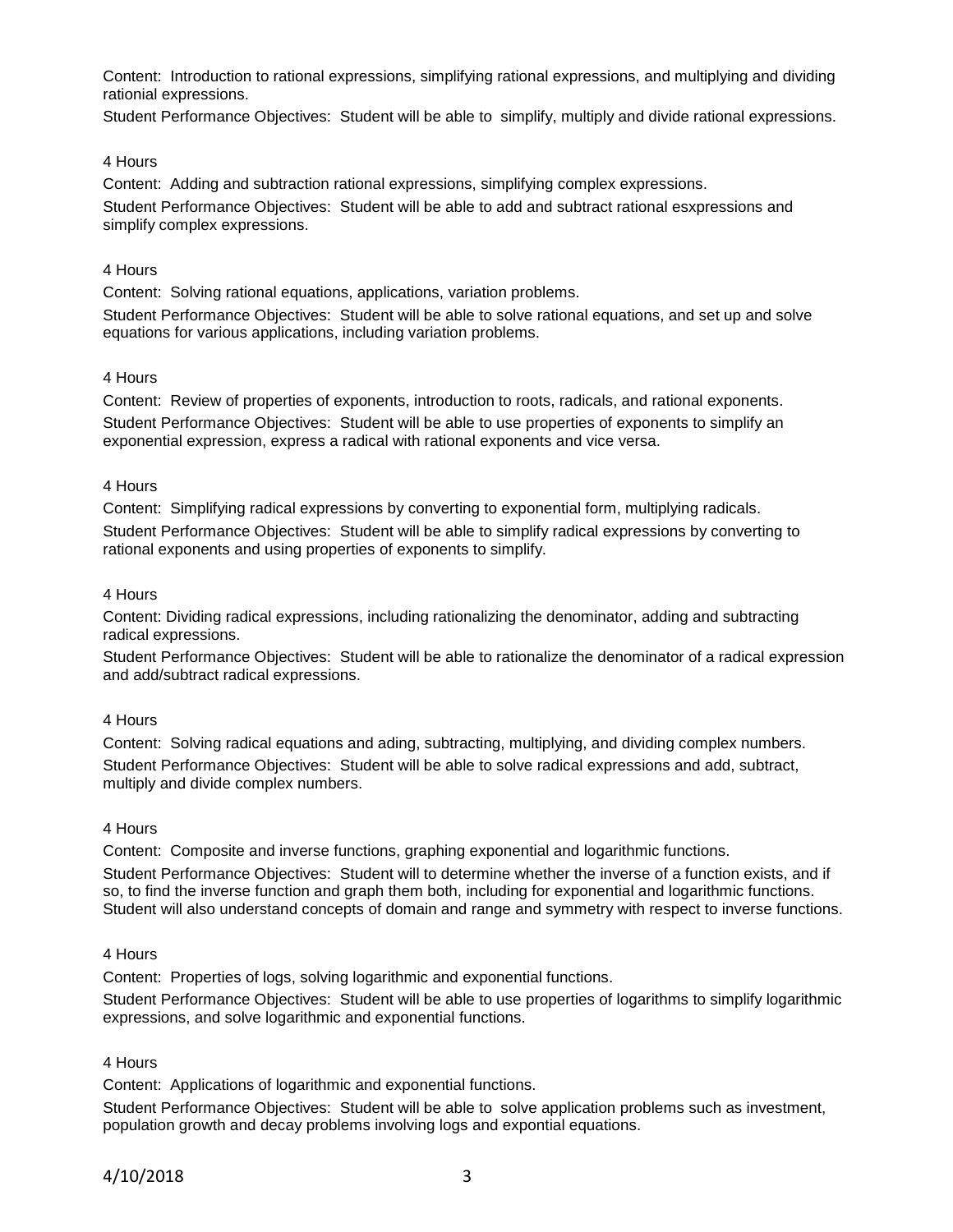# 4 Hours

Content: Solving quadratic equations by completing the square and by the quadratic formula. Student Performance Objectives: Student will be able to solve a quadratic equation by completing the square and using the quadratic formula.

4 Hours

Content: Applications of quadratic equations, graphing quadratic functions.

Student Performance Objectives: Student will be able to solve application problems and graph quadratic functions.

4 Hours

Content: Standard form of quadratic functions, quadratic and rational inequalities.

Student Performance Objectives: Student will be able to express a quadratic function in standard form, identify the vertex and sketch a graph. Students will also solve quadratic and rational inequalities.

# 4 Hours

Content: Review graphing, solving word problems, and solving and graphing linear inequalities from Math 233A for the final exam.

Student Performance Objectives: Student will be able to set up and solve a quadratic equation that will solve a word problem.

2 Hours Comprehensive final exam

# **METHODS OF INSTRUCTION:**

Lecture, demonstration, group work, discussion.

# **METHODS OF EVALUATION:**

CATEGORY 1 - The types of writing assignments required: Percent range of total grade: 0 % to 10 %

If this is a degree applicable course, but substantial writing assignments are not appropriate, indicate reason Course is primarily computational CATEGORY 2 -The problem-solving assignments required: Percent range of total grade: 75 % to 95 % Homework Problems Quizzes Exams CATEGORY 3 -The types of skill demonstrations required: Percent range of total grade: 0 % to 0 % CATEGORY 4 - The types of objective examinations used in the course: Percent range of total grade: 0 % to 15 % Multiple Choice True/False Matching Items

# **REPRESENTATIVE TEXTBOOKS:**